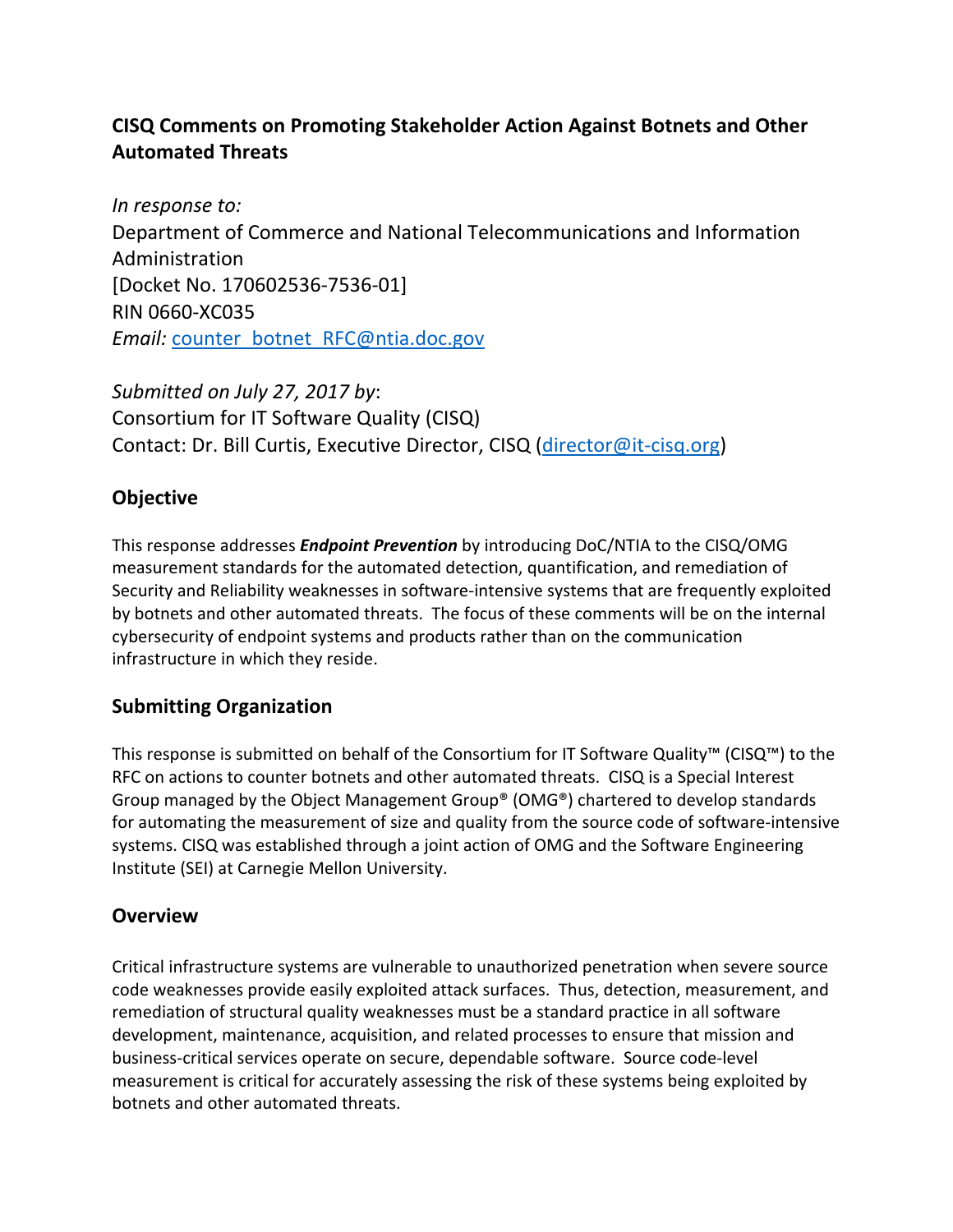# **Background: CISQ Automated Source Code Measurement Standards**

During 2015 four CISQ Automated Source Code Measure specifications (Reliability, Security, Performance Efficiency, and Maintainability) were approved as OMG® standards and are available free of charge from the OMG (www.omg.org) and CISQ (www.it-cisq.org) websites. They are the only international IT standards that measure the structural quality of software‐ intensive systems based on quantifying specific, named weaknesses in the source code. These measures were constructed using conceptual definitions in ISO/IEC 25010 and weaknesses that the initial 24 member companies of CISQ deemed severe enough that they must be removed from the code. The CISQ measures are quantified from the automated analysis of architectural and coding weaknesses in source code using static analysis technology.

Two of the CISQ measures are directly relevant to the threat of botnets and automated attacks - the automated source code measures for Security and Reliability<sup>1,2</sup>.

The CISQ Automated Source Code Security Measure is based on the Top 25 Common Weaknesses contained in the Common Weakness Enumeration (CWE) managed by MITRE Corporation on behalf of the cybersecurity community with funding from the Department of Homeland Security (http://cwe.mitre.org). Some of these cybersecurity weaknesses are also known in industry as the 'CWE/SANS Top 25 Most Dangerous Software Errors' and the 'OWASP Top 10'. Of these 25 weaknesses, 22 can be detected through static analysis of the source code. Counting the occurrences of these 22 weaknesses in a software‐intensive system constitutes the CISQ Security measure. These weaknesses include such well‐known, exploitable flaws as SQL injection, cross-site scripting, and buffer overflows. Vendors of static analysis tools detect most, but not necessarily all these weaknesses, and their coverage increases yearly. To view the specific weaknesses in the Security standard: http://it‐cisq.org/wp‐ content/uploads/2015/08/CISQ‐Security‐Weakness‐Description.pdf

The CISQ Reliability measure is composed from 29 critical violations of good architectural and coding practices that affect the availability, fault tolerance, recoverability, and data integrity of an application. Operational incidents caused by these weaknesses can be exploited by malicious actors and automated threats. To view the 29 weaknesses in the Reliability standard: http://it-cisq.org/wp-content/uploads/2015/08/Reliability-Weakness-Description.pdf

#### **Answers to RFC Questions**

1. *What works:* In addition to penetration testing, static code analysis of software‐intensive systems to detect weaknesses, coupled with disciplined remediation actions to eliminate them are among the most effective cybersecurity practices. The objective is to eliminate, or dramatically reduce attack surfaces in the source code that can be exploited by botnets and other automated threats. Detection is not enough, since time must be planned and protected to systematically eliminate weaknesses at a pace determined by the risk appetite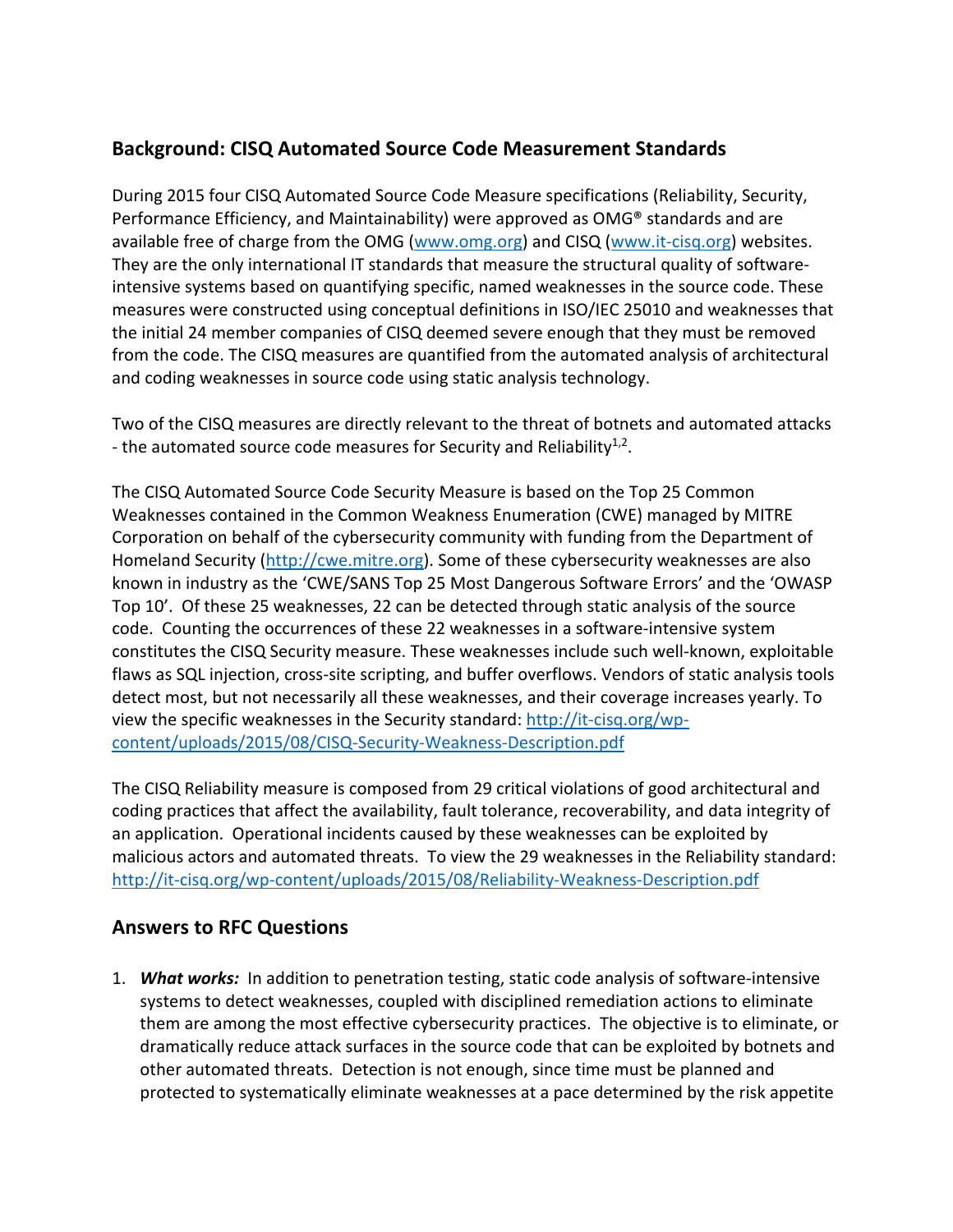of agency or business executives. Executives need measures of the number and risk of weaknesses in the software to determine how their critical applications compare to their risk appetite, and to balance the tradeoff between adding new functionality versus eliminating weaknesses. Source code must be measured at the system level since some of the most exploitable weaknesses involve interactions between multiple components across a multi‐layer system. Commercial data demonstrates that reductions in incidents and outages correlate with reductions in the number of structural weaknesses within systems.

- 2. *Gaps:* Although they have helped improve the discipline of software development, process‐ based measures such as CMMI maturity levels have not proven sufficient to ensure cybersecure systems. Unfortunately, ISO/IEC 25023 which defines measures of software security does not specify measures to the level of specific software weaknesses that can be detected and quantified to determine cybersecurity vulnerability and risk. The most accurate measure of the cybersecurity risk of a software‐intensive system comes from detecting and measuring weaknesses in code and the rate at which they are removed. One of the most serious problems in software development is the truncation of quality assurance practices to meet schedule and delivery constraints. Gaps in management practices (estimating, planning, tracking, controlling scope, adjusting commitments, enforcing disciplined practices, etc.) that fail to protect the time required to sufficiently evaluate a system against its quality and cybersecurity requirements frequently result in software riddled with weaknesses ‐ some of which compromise cybersecurity. Gaps also exist when cybersecurity practices rely mostly on conventional testing which primarily assesses the correctness of the required functionality. Modern quality assurance and cybersecurity evaluation requires an ensemble of analysis techniques including functional testing, penetration testing, static analysis at the architectural and code levels, dynamic stress testing against a realistic simulation of operational loads, and related practices. Finally, there is a distressing gap in the knowledge of secure coding practices in the software development community. Far too many developers report being self‐taught and others were trained in what can best be described as coding camps. Secure coding must be treated as an engineering discipline trained with the same rigor to which any other engineer would be held accountable. IT and product development organizations must assume responsibility to ensure that their developers are skilled in secure coding practices. The Computer Emergency Response Team (CERT) at the SEI, the SANS Institute, and others have developed curricula for secure coding that should be adopted in both government and industry.
- 3. *Addressing the problem:* Reducing the risk of botnets and other automated threats must involve reducing the available attack surfaces in software‐intensive systems. The measurement, quality and cybersecurity assurance techniques, and management practices described in the above sections are necessary to reduce these attack surfaces. In addition to these practices, entities acquiring systems must improve their acquisition practices, regardless of whether systems are developed internally or by outside vendors, to ensure the systems they deploy are secure. These acquisition practices involve assessing the maturity and discipline of the development organization's technical and management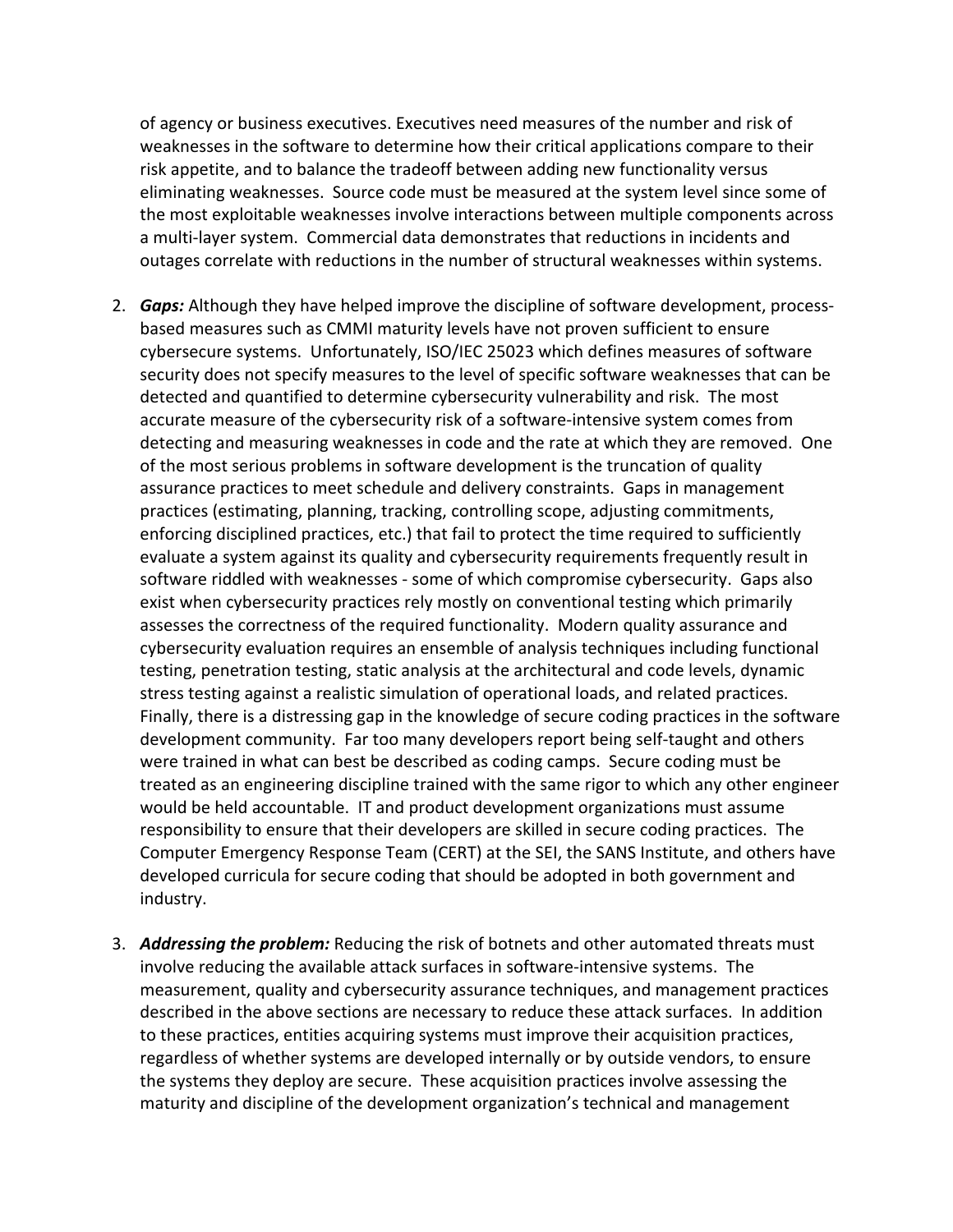practices. System acquisition or maintenance contracts and system requirements should include quantifiable quality and cybersecurity targets. Achievement of these targets must be demonstrated before a software-intensive system is placed in operation. Similarly, Underwriters Lab is developing methods for assessing the quality and cybersecurity of embedded software in commercial network‐connectable products. Cybersecurity certification should become a standard practice for systems and products with cyber‐risk implications. For software developers who write code for systems or products with cybersecurity implications, certification against secure coding practices should be encouraged if not required.

- 4. *Governance and collaboration:* Governments should update and improve their acquisition practices for software‐intensive systems. The state of Texas has just passed a law effective January 1, 2018 requiring that all large state‐funded IT systems be measured for progress and quality. Such laws can be enhanced to include requirements for measuring the delivered source code for cybersecurity and dependability risk. Standards organizations such as CISQ, OMG, IEEE, ISACA, and ISO should be enlisted to develop or update standards that address the current and anticipated future automated threats to software‐intensive systems. These standards should be developed or enhanced in collaboration with government, FFRDCs, or industry organizations, such as NIST, SEI, MITRE, TIA, UL, etc. These standards must include both process and product based practices and measures. Much of governance and enforcement to ensure cybersecure systems must be achieved through rigorous acquisition, acceptance, and release to production practices. Providing sample procurement language to address removal of software weaknesses and vulnerabilities in software as terms and conditions for acquisition would help organizations in mitigating risks attributable to exploitable software; removing vectors of attack prior to acceptance and use.
- 5. *Policy and the role of government:* Government can be the catalyst for improved cybersecurity practices and systems globally. We saw in the 1990s that the use of the Capability Maturity Model (CMM) in system acquisition by DoD drove global adoption of the standard with a resulting improvement in quality and productivity where the CMM was adopted with the necessary discipline. Similarly, the Federal government can drive cybersecurity practices if it takes a unified stance behind a common set of standards. The CMM experienced global adoption because other Federal agencies followed DoD's lead in applying the CMM. Currently NIST is well‐positioned with its Cybersecurity Framework to coordinate a Federal effort to address cybersecurity both at a product and communication ecosystem level. DoC/NTIA could take the lead in developing standards governing the telecommunication infrastructure. However, unless the effort is coordinated across the areas of responsibility among the various Federal agencies, malicious actors will find gaps in the coverage of standards and regulations that can be exploited by automated threats.
- 6. *Users:* As enterprises continue to automate more of their core mission or business functions, executives must be educated on software‐intensive system issues and cybersecurity practices sufficient to understand the causes and risks to which these systems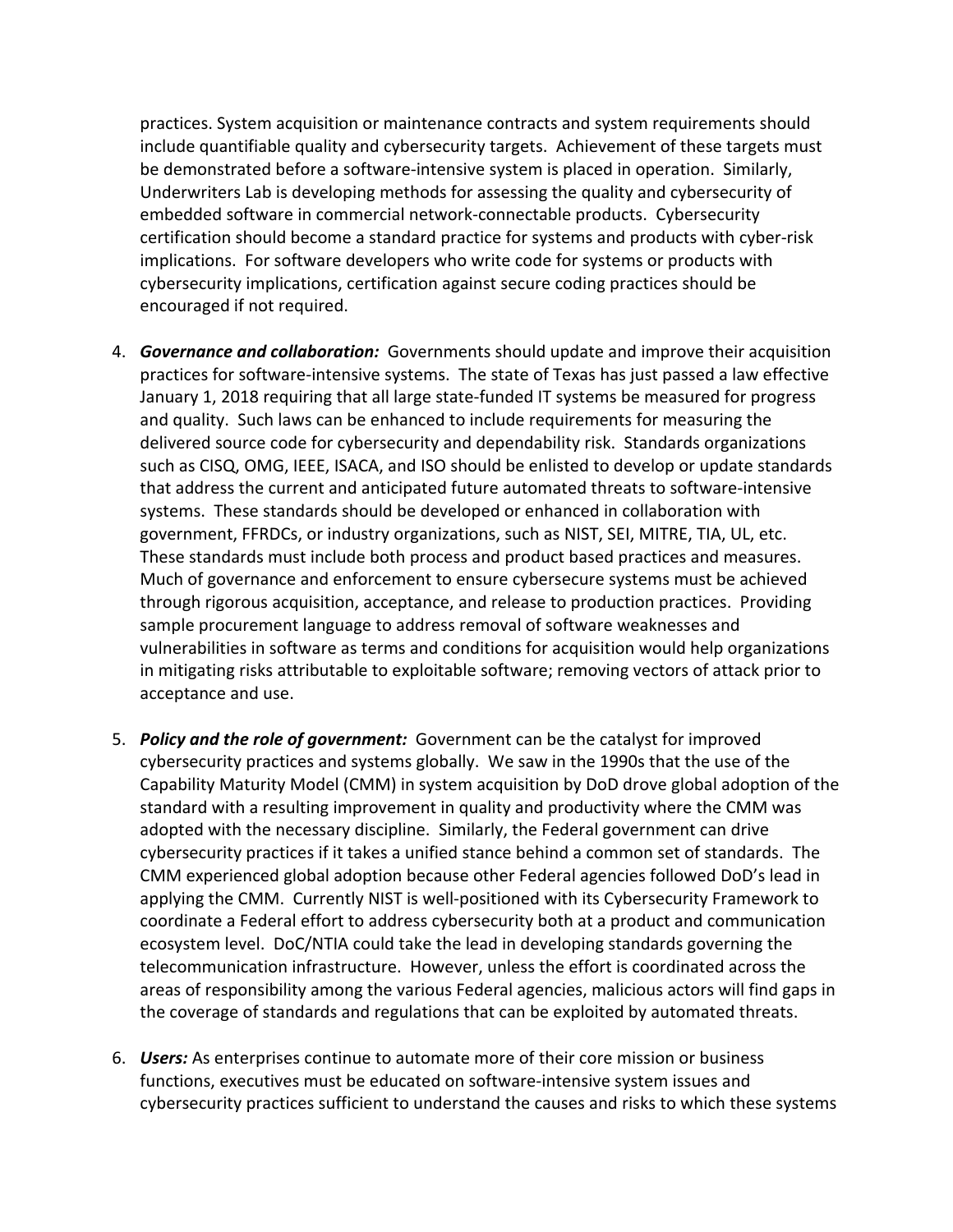expose the mission or business. For acquisition managers, this education must improve their knowledge of system or product development and assurance practices as well as acquisition practices that ensure the cost‐effective delivery of cybersecure systems and products. In government, leaders in the executive and congressional branches must become more aware of the effects of truncated schedules, underfunded budgets, and mismanaged projects on the cybersecurity outcomes of acquired systems.

# **Using the CISQ Measures for Improving Cybersecurity**

The CISQ Measures can be used to control the quality of software‐intensive systems. The Security and Reliability metrics should be used in IT management reports and in contracts and service level agreements (SLAs) with vendors and suppliers. The following actions represent best practices for governing and managing cybersecurity risk in software-intensive systems.

- **Specifying a target risk profile**—management should specify the level of risk that can be tolerated in the operation of a software‐intensive system, and any specific source code weaknesses that must be eliminated as part of achieving and sustaining the target risk profile.
- **Describing a system's cybersecurity risk**—the next step in managing cybersecurity risk is identifying exploitable weaknesses in the source code of software‐intensive systems and translating the results into a cybersecurity risk statement, such as the probability that a malicious actor could penetrate a system or the extent of the system's attack surface.
- *Identifying and prioritizing opportunities for improvement within the context of a continuous and repeatable process*—it is critical to supplement traditional testing techniques (functional testing, penetration testing) with system‐level static analysis to identify exploitable weaknesses in code and architecture that are difficult to detect through other assurance methods. Executive management must ensure that sufficient effort is dedicated to removing the weaknesses required to achieve the target risk profile for the system. Cybersecurity weaknesses should be prioritized for removal and subsequently removed as part of standard development and maintenance processes.
- **Assessing progress toward the target risk profile**—the number and type of cybersecurity weaknesses should be analyzed, measured, and regularly tracked as part of accurately assessing progress toward achieving the target risk profile for each system.
- **Communicating among internal and external stakeholders about risk— cybersecurity** risk and progress toward target risk profiles should be communicated to affected stakeholders through evidence‐based measures on the elements creating risk, including valid measures of cybersecurity weaknesses in the source code.

CISQ recommends the following actions be incorporated into development and release practices for critical software‐intensive systems.